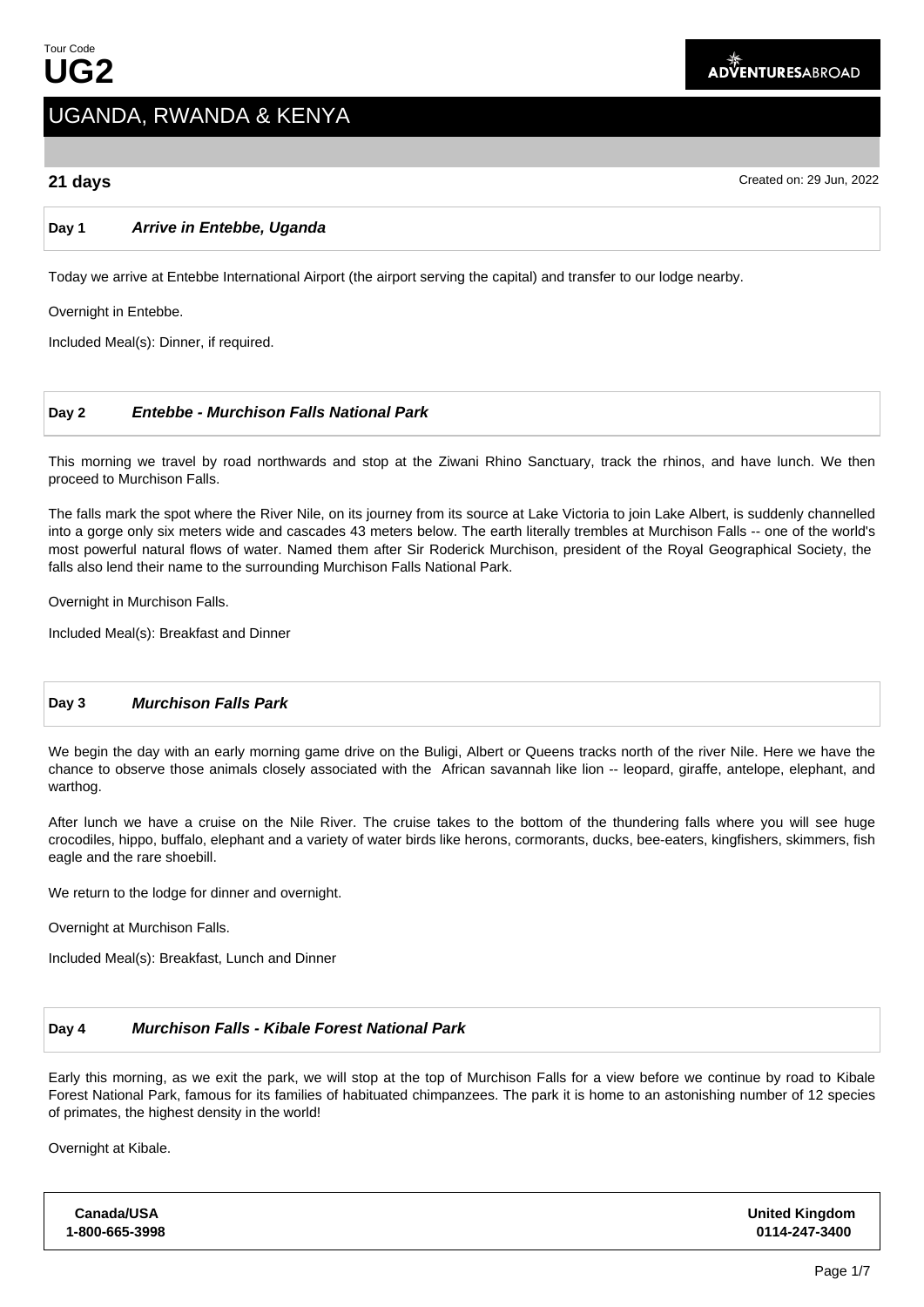Included Meal(s): Breakfast and Dinner

### **Day 5 Kibale Chimpanzee Viewing - Queen Elizabeth II National Park**

This morning we trek to see chimpanzees. Kibale National Forest has one of the highest diversity and concentration of primates in Africa, and is one of the best places not only in Uganda, but in the world, to see chimpanzees. Kibale Park is connected to Queen Elizabeth National Park in the South, hence allowing wildlife to freely move. This park has a total population of approximately 1,450.

Then we'll have a walk through the Bigodi Swamps. The Kibale Association manages the Bigodi Wetland Sanctuary for Rural and Environmental Organisation, formed in 1992 with the aim of achieving social and economic development for local communities. While on our guided walk around the swamps, we can distinguish many from the approximately 137 bird species found here, including the Snowy Headed Robin Chat, Black and White Casqued Hornbill, Emerald Cuckoo and a variety of weavers, warblers, greenbuls and sunbirds. There is also an abundance of butterflies, and rich in vegetation, such as wild palms, polita figs and the dominant papyrus.

We depart Kibale by road for the Mweya Peninsula in Queen Elizabeth II National Park, dominated on its northern border by the snowcapped peaks of the Rwenzori Mountains -- the famous 'Mountains of the Moon.' The varied ecosystems of this park, a UNESCO Biosphere Reserve for Humanity, support a wide variety of species including elephant, buffalo, lion and leopard.

Overnight at Queen Elizabeth II National Park.

Included Meal(s): Breakfast, Lunch and Dinner

#### **Day 6 Queen Elizabeth II National Park**

This morning we embark on a game drive in open savannah covered by acacia trees on the edge of the Albertine Rift Valley. We will search for the typical tree climbing Lions (among other things), a population which is found only in this part of the country. It is impressive to see the animals while they are resting on top of the fig trees.

This afternoon we cruise up the Kazinga Channel, a narrow band of water connecting lakes Edward and George. This is one of the most memorable experiences of a visit to Uganda, offering an opportunity to cruise amid members of Africa's largest hippo population. In addition to these giant semi-aquatic mammals, the launch affords unique opportunities to view other mammals and birds as they come to the water's edge to drink and bathe. Birding is excellent, and we expect to see species ranging in size from the tiny, brilliant Malachite Kingfisher to the giant Goliath Heron.

Overnight at Queen Elizabeth II National Park.

Included Meal(s): Breakfast, Lunch and Dinner

# **Day 7 Queen Elizabeth II National Park - Bwindi Impenetrable Forest**

We have a morning road trip through the Ishasha Plains and the East African Rift Valley to the Bwindi Impenetrable Forest with picnic lunches (+/-6 hours). We pass through high, forested hills and through deep-farmed valleys. The drive is reminiscent to what one would experience driving through central Europe -- indeed this region of Uganda is often referred to as "Little Switzerland."

Overnight at Bwindi.

Included Meal(s): Breakfast, Lunch and Dinner

| Canada/USA     |  |
|----------------|--|
| 1-800-665-3998 |  |

**United Kingdom 0114-247-3400**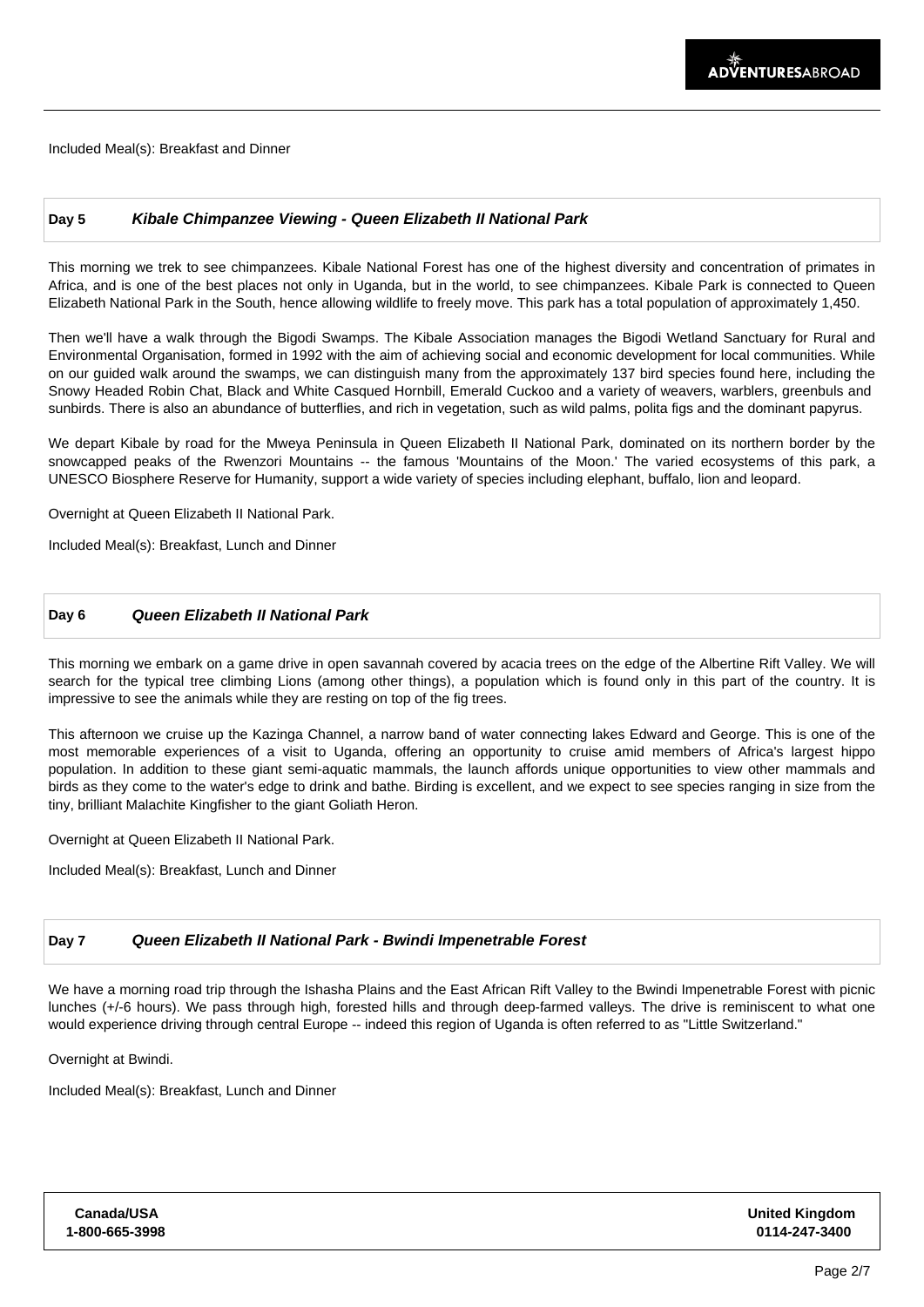# **Day 8 Bwindi Impenetrable Forest National Park: Gorilla Trekking**

Bwindi, a World Heritage Park, is home to just over half of the world's last surviving mountain gorilla population of 1,000 individuals. Today's trek\* can take from one to six hours, sometimes more, at elevations in excess of 2270 m (7,500 ft) and over rough terrain. Although the hike can be physically demanding, the anticipation of the exciting experience ahead is invigorating, and the beauty of the forest and its inhabitants is fascinating. For more info, go to www.uwa.or.ug. Your gorilla permits are included in the tour price.

The area around Bwindi is an excellent place for watching primates and birds and you may catch a glimpse of the noisy but evasive Chimpanzees or the beatiful Hornbills and Turacos. The forest is home to 120 species of mammals, 346 species of birds, 202 species of butterflies, and 163 species of trees, making it one of the richest ecosystems in Africa.

Overnight at Bwindi.

Included Meal(s): Breakfast, Lunch and Dinner

#### **Day 9 Bwindi, Uganda - Parc National des Volcans, Rwanda**

Today we travel by road +/- 6 hours via Kisoro to Parc National des Volcans, Rwanda, a journey that takes us through the beautiful terraced hillsides that characterize much of Rwanda's landscape.

"In the heart of Central Africa, so high up that you shiver more than you sweat," wrote the eminent primatologist Dian Fossey, "are great, old volcanoes towering up almost 15,000 feet, and nearly covered with rich, green rainforest - the Virungas". Situated in the far northwest of Rwanda, the Parc des Volcans protects the steep slopes of this magnificent mountain range--home of the rare mountain gorilla -- and a rich mosaic of montane ecosystems, which embrace evergreen and bamboo forest, open grassland, swamp and heath.

Overnight near Parc National des Volcans.

Included Meal(s): Breakfast, Lunch and Dinner

# **Day 10 Parc National des Volcans: Gorilla Trekking**

Early this morning we drive to the park headquarters where we are briefed by the guides of the Parc des Volcans before we start our gorilla trek. This 13,000-hectare national park protects the Rwanda sector of the Virunga Mountains, a range of six extinct and three active volcanoes which straddle the border with Uganda and the Democratic Republic of Congo. Bamboo forest is interspersed with alpine moorland, grassland and marsh.

Tracking the gorillas through the light mountain forest on the slopes of the Virungas is a magical experience. If you are lucky you will get to the gorillas, spend an hour with them, and be back at the base in time for a late lunch. Some gorilla families however are more elusive, and tracking can take a full day... especially when wet and muddy.

The Mountain Gorillas in the Parc National des Volcans are part of a worldwide population of just 740 individuals. The gorillas we are allowed to track belong to one of five habituated family groups. For up to five years each, these groups have undergone an extremely delicate process that has gradually brought them to tolerate the presence of humans for a brief period every day and allowed a few privileged visitors to interact with them in the wild.

The gorillas are by no means tame, and are completely wild animals. However, experienced guides will accompany us on our tracking, many of who have been involved in the habituation process themselves. The guides will use their knowledge of the gorillas' habits and information from the previous day to locate the group's whereabouts. Because of this, the time taken to track the gorillas varies enormously, from as little as 1 hour to as much as 8 hours before one returns to base. Once the gorillas are located, our group will be allowed a maximum of one hour with them.

Please remember that the mountain gorillas are a wild animal and are not enclosed in any form and free to move as they please. For

| Canada/USA     | <b>United Kingdom</b> |
|----------------|-----------------------|
| 1-800-665-3998 | 0114-247-3400         |
|                |                       |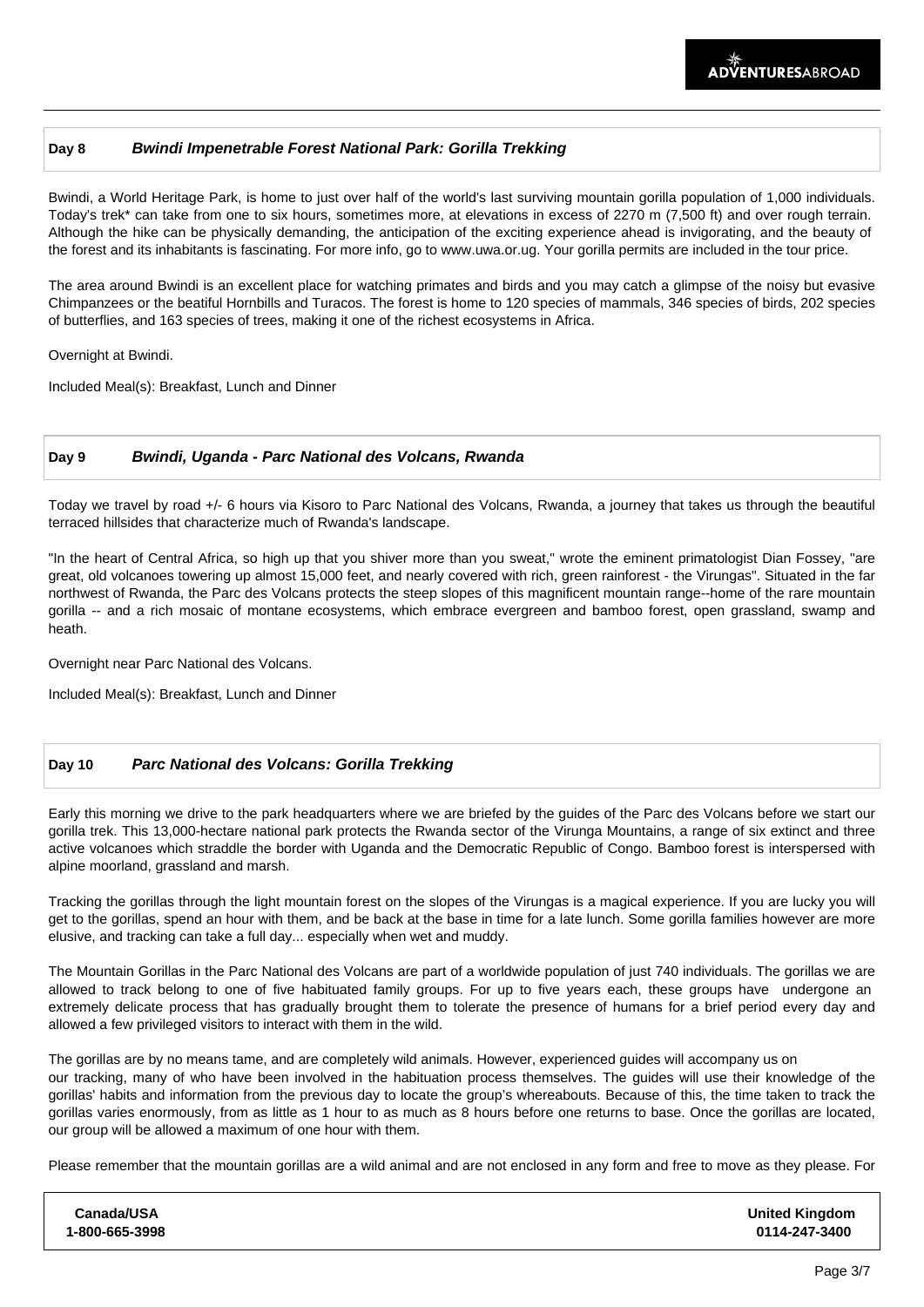this reason actual sightings of the gorilla groups cannot be guaranteed. For more information on gorilla tracking in Rwanda, go to www.ortpn.gov.rw.

Overnight near Parc National des Volcans.

Included Meal(s): Breakfast, Lunch and Dinner

#### **Day 11 Parc National des Volcans: Twin Lakes & Optional Activities**

This morning you have some options.\* You may choose to take a trek up to the grave of Dian Fossey and the remains of the Old Karisoke Research Station (additional cost; rate included in your pre-trip notes). For those who loved the book and/or the movie ''Gorillas In The Mist'' the Dian Fossey trek could be a good option. Over the course of the morning you follow in her footsteps as you trek to Dian Fossey's grave and the many graves belonging to the poached gorillas, including that of Digit. Please note that this involves a 30 minute (each way) drive to the trail head and a 60-90 minute moderately-steep hike (one-way). Please also note that if you choose this option, you will return too late to participate in the Twin Lakes excursion described below.

For a more leisurely experience (that allows you to go to the Twin Lakes as described below), trekking to the Golden Monkeys is highly recommended (additional cost - possibly also available tomorrow morning before departure). A short walk to the edge of the forest to see the endangered Golden Monkeys is a rare treat; watching these unique primates play and perform in the forest is mesmerizing.

This afternoon we offer an excursion to two scenic lakes usually referred to as the Twin Lakes; Lake Burera and Lake Ruhondo, fed by rivers and a lake in Uganda. The twin lakes area is very scenic, with steep and intensively farmed hills surrounding the pristine dark blue waters. They offer magnificent views over the whole of the Virunga Volcanoes (weather-permitting).

\* It is strongly advised that these options are pre-booked and confirmed at time of purchase of the main tour to ensure availability. We regret that sometimes, due to the number of vehicles we ultimately have at our disposal, it may not be possible to accomplish all options listed. This situation will become clearer once we know the number of participants on your tour (approximately 60 days prior to departure).

Overnight near Parc National des Volcans.

Included Meal(s): Breakfast, Lunch and Dinner

#### **Day 12 Parc National des Volcans - Kigali**

Today we drive back to Kigali.

In Kigali we will have a brief look at Kigali and the Genocide Museum, opened in 2004 to mark the tenth anniversary of the Rwandan genocide. While the genocide occurred as a result of a complex series of factors, it can only be seen as an absolute tragedy to Rwanda and its people. Time spent at the Genocide Museum is moving and important in understanding the sheer courage and resilience of this beautiful, tiny nation.

Overnight in Kigali.

Included Meal(s): Breakfast and Dinner

# **Day 13 Kigali, Rwanda - Fly to Nairobi, Kenya**

Today we fly to to Nairobi, Kenya.

Part of Maasai land when the British arrived, Kenya's modern capital grew with the development of the railway. Derived from a

| Canada/USA     | <b>United Kingdom</b> |
|----------------|-----------------------|
| 1-800-665-3998 | 0114-247-3400         |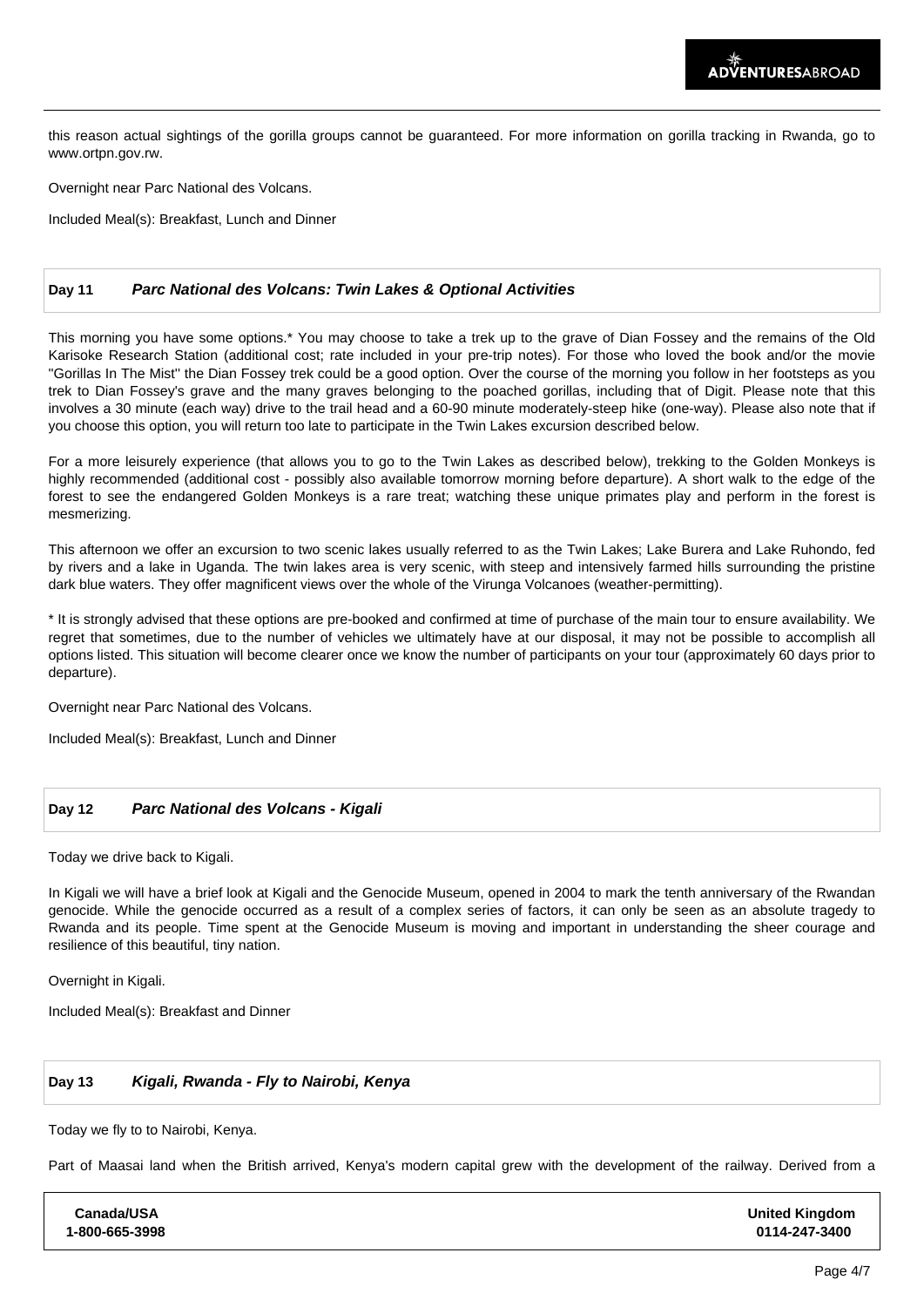Maasai word meaning "Cold Water," Nairobi is a pleasant mix of colonial British with modern and traditional African influences.

\* NOTE: This flight is included if you purchase your international air through Adventures Abroad. Land Only passengers can purchase this for an extra \$350 USD.

Overnight in Nairobi.

Included Meal(s): Breakfast and Dinner

#### **Day 14 Nairobi - Ol Pejeta Conservancy**

Today we travel from Nairobi, through the "White Highlands," so called because of the large number of Europeans who settled here, northwards to the lower slopes of Mt Kenya, rising to 5199 m (16,728 feet), Africa's second highest peak. Our drive will take us into the Central Highlands, the heartland of the Kikuyu people. This is a very fertile region, well-watered, intensively cultivated, and thickly forested. The land was coveted by the Europeans who began arriving in ever-increasing numbers once the railway through the area was completed. The settlers established coffee and tea plantations on the eastern slopes of Mt Kenya and cultivated wheat on the western slopes.

Our destination is Sweetwaters, a luxury tented camp clustered around a water hole and set in the pristine calm of the private Ol Pejeta Conservancy, a non-profit organization supporting endangered species, tourism and community outreach. Ol Pejeta is East Africa's largest Black Rhino sanctuary, the only place in Kenya to see chimpanzees, and holds some of the highest predator densities in Kenya.

This afternoon we'll enjoy our first game drive within the conservancy.

Overnight at Sweetwaters Camp.

Included Meal(s): Breakfast, Lunch and Dinner

# **Day 15 Ol Pejeta Conservancy**

Ol Pejeta is a mosaic of grass plains, wooded grassland, acacia woodland and evergreen thicket extending for over 350 square kilometers. The conservancy boasts an astounding variety of animals, including the "Big Five."

We will have morning and afternoon game drives today, as well as a chance to visit the Sweetwaters Chimpanzee Sanctuary -- the only place in Kenya where this highly endangered and remarkably intelligent species can be seen. The facility was initially established to receive and provide lifelong refuge to orphaned and abused chimpanzees from West and Central Africa. Here the chimpanzees are carefully nursed back to health so they can enjoy the rest of their days in the safety of a vast natural enclosure.

Overnight at Sweetwaters Camp.

Included Meal(s): Breakfast, Lunch and Dinner

#### **Day 16 Ol Pejeta - Great Rift Valley - Lake Nakuru National Park**

This morning we travel to Lake Nakuru, a shallow soda lake in the Rift Valley. The Rift Valley was created millions of years ago under the strain of enormous volcanic eruptions which resulted in a giant split in the earth's surface from Syria to Mozambique. Lava flowed into the valley, forming escarpments on either side of the gigantic trough which can be up to 80 km (50 miles) wide, big enough to be visible from space. At the lake, depending on the water levels, we may have the opportunity to see flamingos,\* in addition to the over 340 species of birds that have been recorded in the Rift Valley!

Lake Nakuru is very shallow and can fluctuate up to five metres (12 feet) each day. When the water is low, you can see a white band

| Canada/USA     | <b>United Kingdom</b> |
|----------------|-----------------------|
| 1-800-665-3998 | 0114-247-3400         |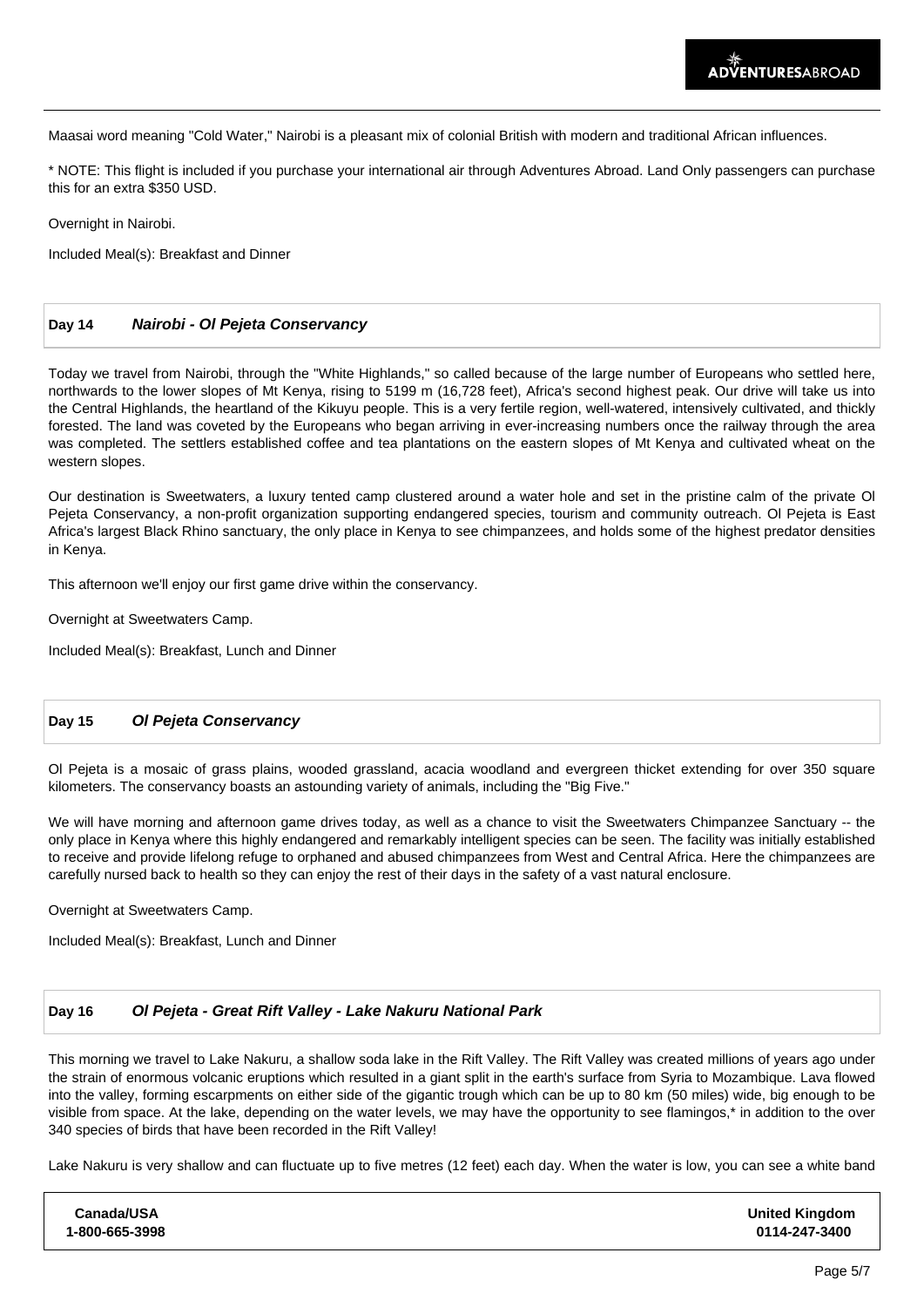of crystallized soda along the shoreline. This is also one of the best places in Kenya to view the rare White Rhino as we explore the park on our afternoon game drive.

\* This, and other Rift Valley lakes, have been known in the past for huge numbers of flamingos; however, this can be very "hit and miss" owing to seasonal variations in rainfall and water level, and the increasing frequency of drought. The best we can do is hope for the best!

Overnight in Lake Nakuru National Park.

Included Meal(s): Breakfast, Lunch and Dinner

# **Day 17 Lake Nakuru - Maasai Mara National Reserve**

Early this morning we depart from Lake Nakuru National Park and continue our journey through the Rift Valley, passing by Lake Naivasha and nearby Mount Longonot, a relatively young volcanic reminder of the Rift's violent past. We arrive at our lodge (via bad road) in the Maasai Mara National Reserve in time for lunch.

The Maasai Mara is a natural extension of the Serengeti eco-system and has an amazing concentration of wildlife. The largest population of lions in Kenya is found here, along with large herds of plains game. The Maasai Mara may also be the best place in Kenya to view cheetah. Later this afternoon we enjoy another game drive.

Time-permitting, we may be able to visit a Maasai village to witness the local way of life and meet its residents. If time does not permit, we will attempt this visit the village on our way back to Nairobi.

Overnight in the Maasai Mara.

Included Meal(s): Breakfast, Lunch and Dinner

# **Day 18 Maasai Mara National Reserve**

The Maasai Mara National Reserve consists of rolling grassland and is located at the northern end of the Serengeti Plain. Considered the best of Kenya's parks, it is on the pathway of the yearly wildebeest migration, which comes north from Tanzania about the end of June and returns to Tanzania around the end of September. "The Mara" sustains all of the "Big Five" -- lion, elephant, leopard, rhinoceros and buffalo -- as well as an astonishing wealth of herding animals and other wildlife. You can see the stately Maasai men and youth along the road tending their cattle and goats.

We have a full day in the reserve, with morning and afternoon game drives.

In the Mara you will also have an optional opportunity to ascend over the northern Serengeti at daybreak in a hot air balloon (optional expense). From over 300 m (984 feet) above, you will be able to view the vast land and the myriad animals that inhabit the Maasai Mara. Today or tomorrow are the best days to participate in this activity - details sent upon booking.

Overnight in the Maasai Mara National Reserve.

Included Meal(s): Breakfast, Lunch and Dinner

# **Day 19 Maasai Mara National Reserve**

We enjoy another full day with game viewing in Maasai Mara. Depending on the season and current game locations and viewing conditions, we may divide our day into morning and afternoon drives, or take our lunches with us in order to venture further into the reserve if conditions warrant.

| Canada/USA<br>1-800-665-3998 | <b>United Kingdom</b><br>0114-247-3400 |
|------------------------------|----------------------------------------|
|                              |                                        |